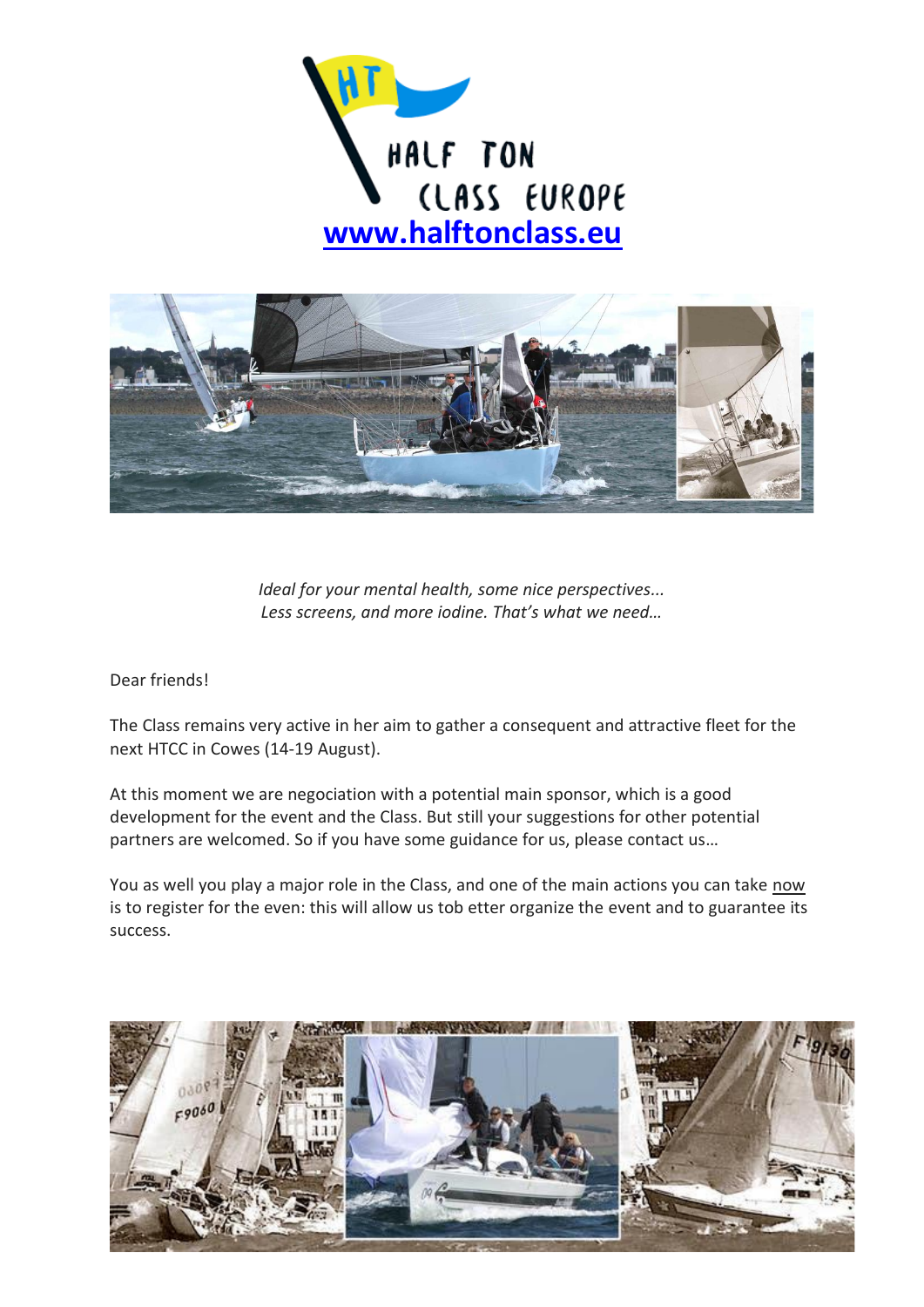



The Notice of Race is published here: [http://www.halftonclass.eu/media/documents/Half\\_Ton\\_Cup\\_NOR\\_2022\\_Final\\_1.pdf](http://www.halftonclass.eu/media/documents/Half_Ton_Cup_NOR_2022_Final_1.pdf)

You can register yiur boat & team for the event at this link: http://www.rorc.org/events/racing-events-2022/half-ton-cup-2022).

We urge you to register as fast as possible: it is a fact that the longer the list is, the more teams will register and so will ensure a financially viable event.

Plan your stay as from today – the Class counts on you all!

## *A halftonner is…*

- a subtle yacht that marked the history of yachting and that today still performs thanks to IRC and other rating rules.

- a boat that offers a large potential for (mostly) a restricted budget: you find all types of halftonners on the second had market – the one on our website f.i. …

- the bearer of an inimitable spirit that you won't find elsewhere (see it, believe it)!